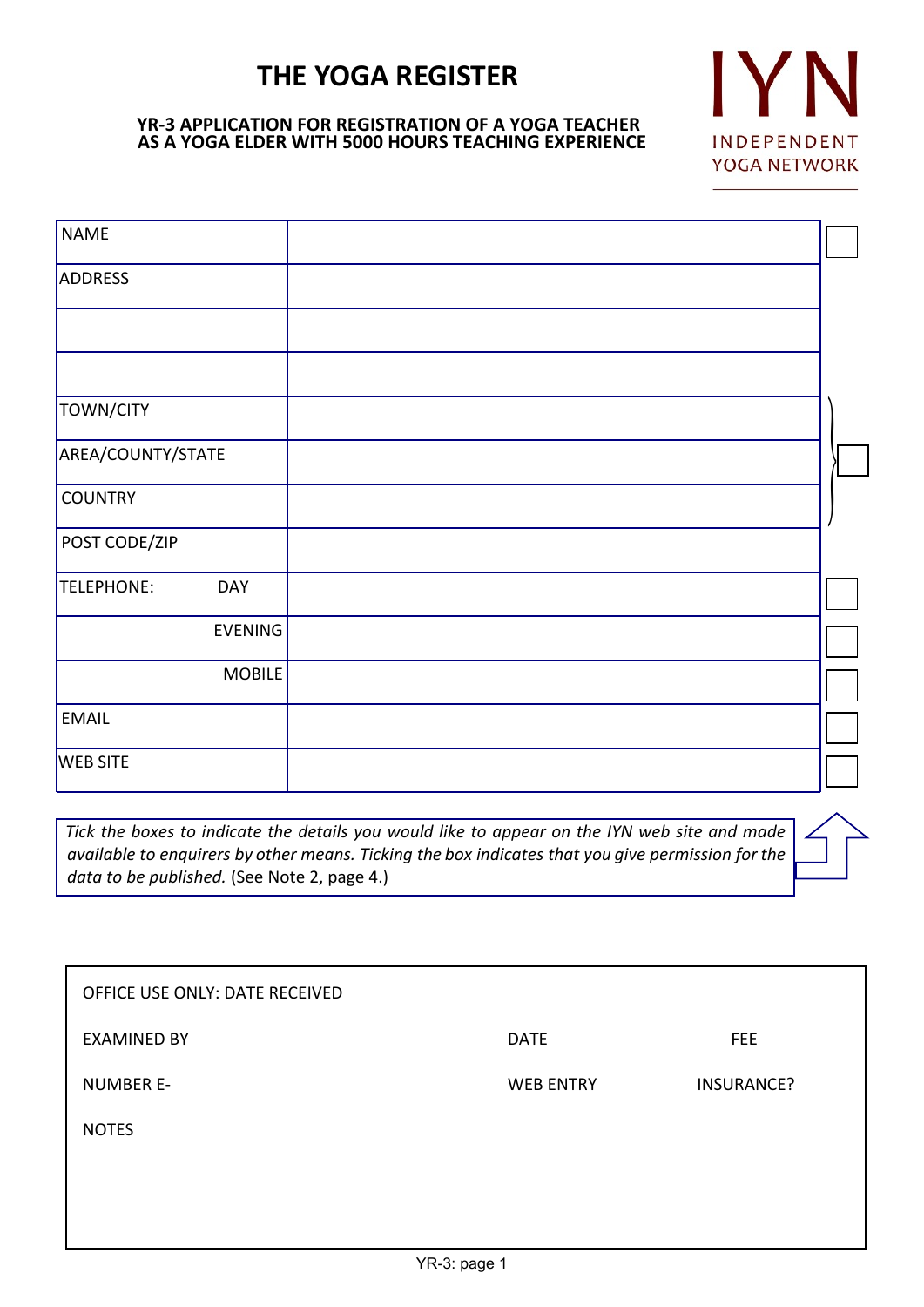### **WHAT YOU NEED TO SUPPLY:**

○ A SHORT ACCOUNT OF HOW YOUR TEACHING IS ALIGNED WITH THE PRINCIPLES OF *SATYA*, *AHIMSA* AND *SVADHYAYA*, I.E. HOW IT IS SAFE, GROUNDED IN YOUR PRACTICE AND YOUR STUDENTS' PRACTICE, AND HOW IT IS TRUTHFUL. AS A ROUGH GUIDE, 200 - 500 WORDS SHOULD BE SUFFICIENT.

 $\circ$  TWO REFERENCES. ONE OF WHICH IS FROM SOMEONE ABLE TO VOUCH FOR YOUR TEACHING [FULL REFERENCES REQUIRED, NOT JUST THE NAME & ADDRESS OF REFEREES]

- YOUR CV WITH PARTICULAR REFERENCE TO YOUR YOGA EXPERIENCE (See Note 5, page 5.)
- AN ACCOUNT OF 5000 HOURS TEACHING TIME, PLACE, VENUE (See note 6 page 5 for detail required.)
- COPIES OF ANY RELEVANT CERTIFICATES OR LETTERS OF RECOMMENDATION (See Note 3, page 4.)
- YOUR DATED SIGNATURE ON THE AGREEMENT BELOW
- YOUR PAYMENT (SEE BELOW FOR OPTIONS)
- EVIDENCE OF CURRENT THIRD PARTY LIABILITY INSURANCE OR APPLICATION FOR BGi's IYN INSURANCE - SEE APPLICATION BELOW (See Note 4, page 4.)

YOUR CHECK LIST - TO AVOID DELAY, PLEASE MAKE SURE YOU HAVE INCLUDED EVERYTHING

#### **AGREEMENT**

I declare that the statements made and answers given in this application are true and that no material information has knowingly been withheld BOTH IN RESPECT OF APPLICATION FOR REGISTRATION AND IN RE-SPECT OF ANY APPLICATION FOR, OR DECLARATION CONCERNING, INSURANCE COVER. <sup>I</sup> agree to uphold the standards of the IYN Yoga Register and teach safely, responsibly and in <sup>a</sup> manner which enhances the reputation of the Register and Yoga in general. I understand that my registration is dependent on my carrying current, adequate insurance cover. <sup>I</sup> understand that breach of this agreement will result in withdrawal of registration.

Signed: \_\_\_\_\_\_\_\_\_\_\_\_\_\_\_\_\_\_\_\_\_\_\_\_\_\_\_\_\_\_\_\_\_\_\_\_\_\_\_\_\_\_\_\_\_\_ Date: \_\_\_\_\_\_\_\_\_\_\_\_\_\_\_\_\_\_\_\_\_\_\_\_\_\_

#### **PAYMENT METHOD FOR REGISTRATION FEE & RENEWAL @ £25 PER ANNUM**

| CHEQUE FOR £25 PAYABLE TO 'IYN' & SENT BY SNAIL MAIL WITH APPLICATION [See page 4]                                                                                                                                                                            |                                                    |
|---------------------------------------------------------------------------------------------------------------------------------------------------------------------------------------------------------------------------------------------------------------|----------------------------------------------------|
| PAYPAL @ https://www.independentyoganetwork.org/payments-section/payment-teacher-registered-<br>school/.                                                                                                                                                      |                                                    |
| BACS - SORT CODE - 08-92-99, ACCOUNT NUMBER 65309966, Account name - THE INDEPENDENT YOGA<br>NETWORK - IYN [Please give a clear reference to your payment.]                                                                                                   |                                                    |
| NB - IF YOU ARE ALSO APPLYING FOR BGI INSURANCE CONTACT THEM DIRECTLY ON 01367 246133 TO MAKE<br>PAYMENT OF THE PREMIUM. WE WILL FORWARD YOUR FORM TO BGI WITH<br>EVIDENCE OF YOUR IYN REGISTRATION. NB - IYN DOESN'T COLLECT MONIES FOR BGI. NOR VICE VERSA. | <b>INDICATE</b><br><b>PAYMENT</b><br><b>METHOD</b> |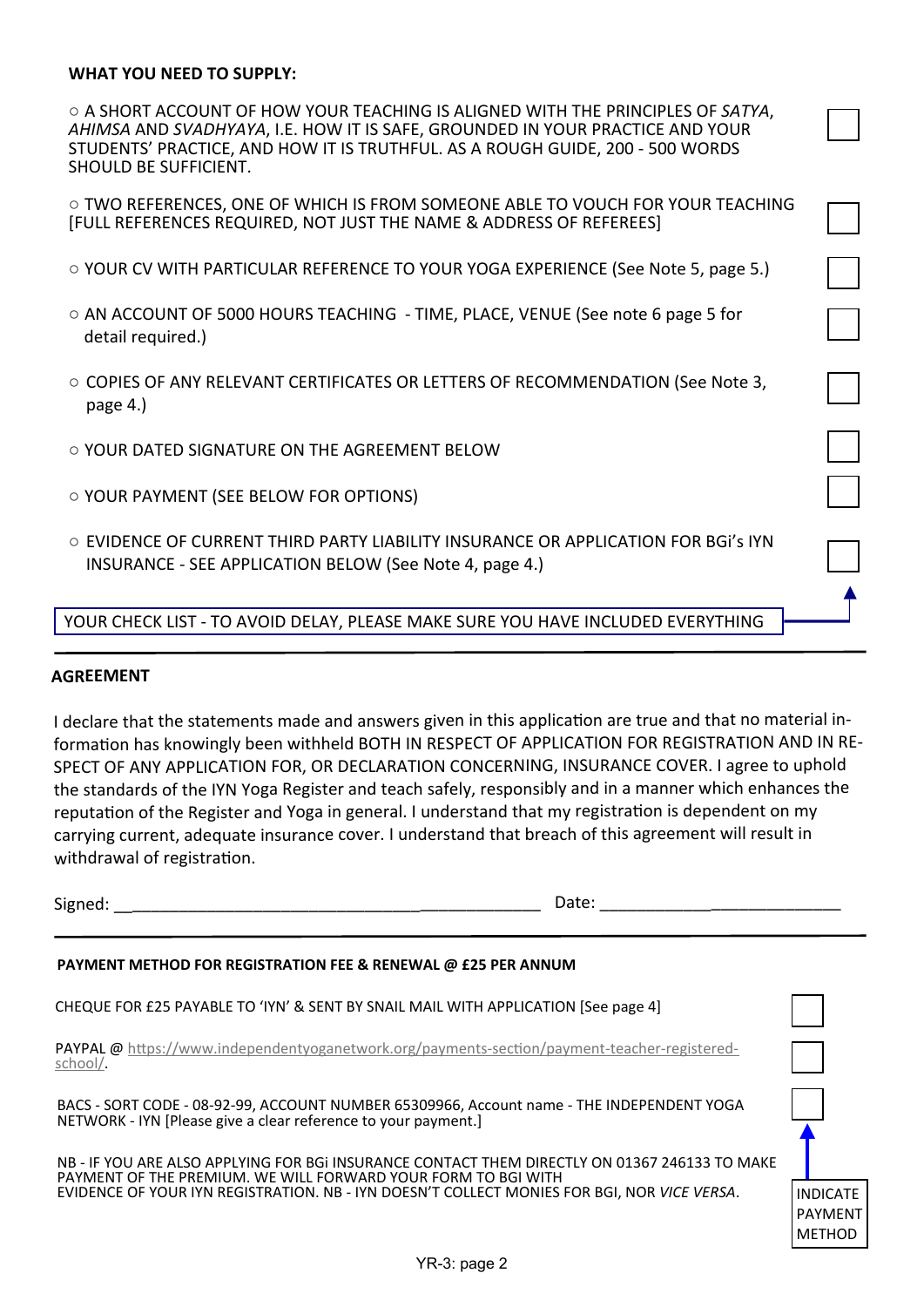# APPLICATION FOR IYN COMPREHENSIVE YOGA TEACHER'S INSURANCE



# AS ARRANGED BY BGi.uk BROKERS

See Note 4, page 4

| Who do you teach? (e.g. children,<br>adults, pregnant women etc.)                                                      |            |           |
|------------------------------------------------------------------------------------------------------------------------|------------|-----------|
| Where do you teach?                                                                                                    |            |           |
| How many hours do you work on<br>average per annum?                                                                    |            |           |
| Have you ever undergone a police  YES<br>check? (Please tick.)                                                         |            | <b>NO</b> |
| If so provide details.                                                                                                 |            |           |
| Have you ever: (Please tick.)                                                                                          |            |           |
| Made a claim under this type of<br>insurance before?                                                                   | <b>YES</b> | <b>NO</b> |
| Been refused any type of insur-<br>ance?                                                                               | <b>YES</b> | <b>NO</b> |
| Held this type of insurance?                                                                                           | <b>YES</b> | <b>NO</b> |
| Been convicted or charged with<br>any criminal offence?                                                                | <b>YES</b> | <b>NO</b> |
| Are you aware of any other infor-<br>mation that you should tell us?                                                   | <b>YES</b> | <b>NO</b> |
| Name any CAM therapies you<br>would also like to be covered by<br>insurance. (Make sure certificates<br>are provided.) |            |           |

If you have answered 'YES' to any of the above questions or you are aware of any other material fact that you should tell us about, please give details and continue on a separate page if necessary:

> BGi.uk, Portwell House, Faringdon, Oxfordshire, SN7 7HU tel 01367 246133 PLEASE NOTIFY BGI.uk IF YOUR CIRCUMSTANCES OR DETAILS CHANGE

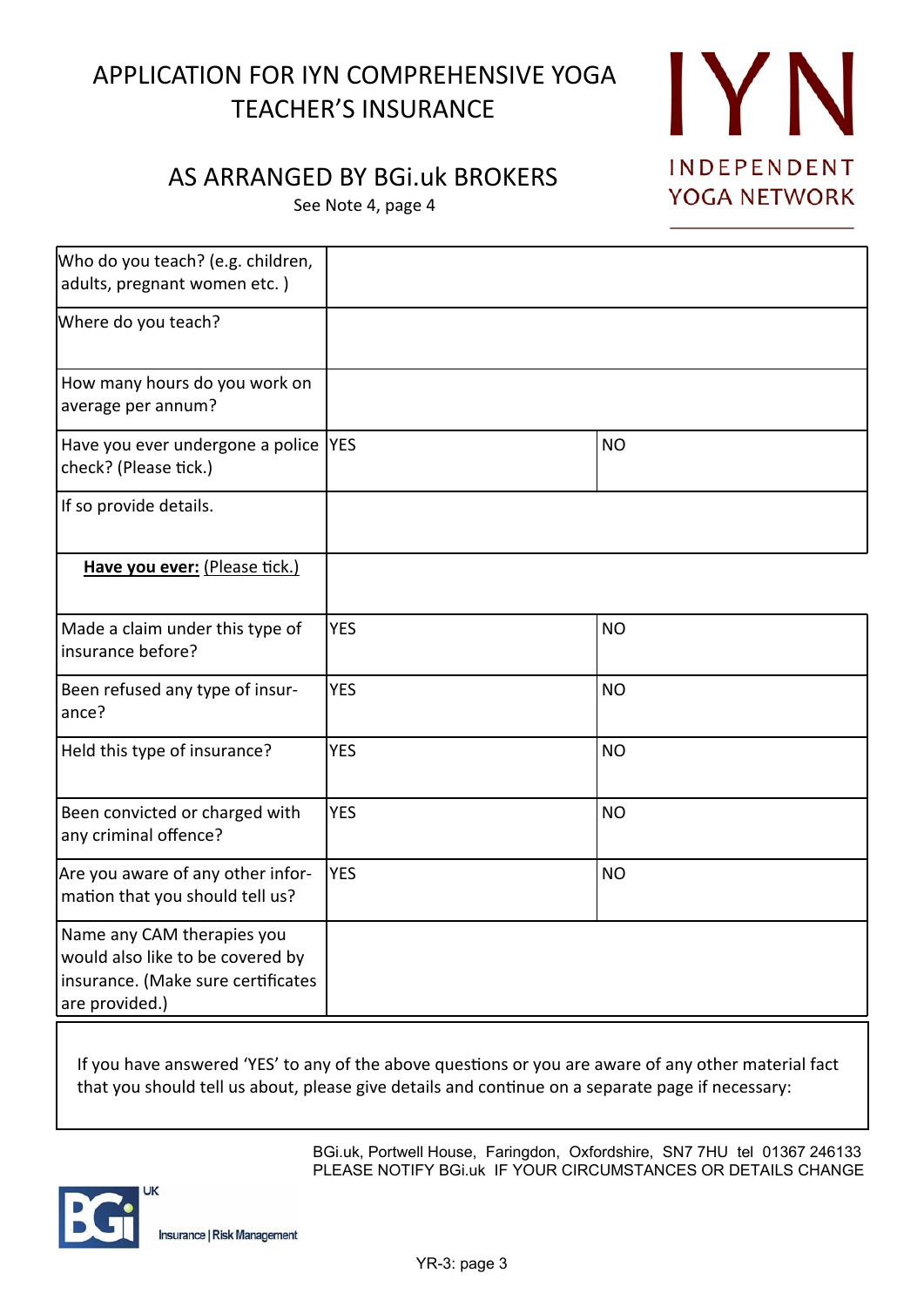## **OPTIONS FOR SENDING YOUR APPLICATION**

**EMAIL** - Attach to email and send to **info@namaskaram.co.uk.** You can write in handwriting on the printed form and scan or photograph it. Send in jpeg or png format please. If you photograph the form, please make sure it is legible. To type directly onto the form, the 'Fill & Sign ' facility available on many versions of Adobe PDF Reader enables you to place a cursor anywhere on the document and type in your details.

**SNAIL MAIL** - Post to IYN, c/o NYSFOR, PARK ROAD, ABERMAW, GWYNEDD, LL42 1PH. [**To avoid** considerable delay, attach correct postage. Using Post Office 'signed for' facility can also cause delay.]

If you have filled in the BGi insurance application, send it to us with your IYN application. We will pass it over to BGi and send you an email with instructions on how to arrange cover over the phone.

Send change of address and other contact details to: **independentyoganetwork@gmail.com / 07572 749468** (text please). [Also inform your insurance provider.]

### **NOTES**

**Note 1** BGi Insurance enquiries to:

**TEL**: 01367 246133 For further details, see **www.BGi.uk.com**

**Note 2 (page 1) WEB SITE ENTRY** We will publish your basic details on the IYN web site according to your request as soon as your application is processed. You may also have a short write up of approximately 300 words and two pictures displayed on your web entry. We will request this when the application process is complete. Send these by email to Trevor Latham, our data administrator, at **independentyoganetwork@gmail.com**. Photos attached in *jpeg* format please. Contact details such as

phone number, email address and web site address may be displayed.

**Note 3 (page 2) CERTIFICATES** Please supply **copies** of any certificates you have relating to your Yoga training, whether with an IYN registered school or otherwise. Include here copies of certificates relating to any CAM therapies you practise, particularly if you'd like them to be included in your insurance cover. **Please don't send original cer�ficates.**

**Note 4 (page 2) INSURANCE** You are required to have third party liability insurance for at least £5,000,000 since liability can fall back onto the IYN if you do not have it. You can shop around for this cover but we recommend BGi's policy since it is very comprehensive and because there are no extras for many CAM therapies, children's Yoga, yoga therapy and so on. Policy holders whose main residence is in the UK or Eire and who work anywhere in the world except the USA and Canada are covered for £5,000,000. (If resident in other EU coun�es, please enquire.) Premiums are payable in GB pounds. The more members take up the policy, the cheaper it will be. Please note that if you have paid the preferen�al rate for members, your continued insurance cover with BGi is dependent on current membership of the IYN. Please note also that the person insured is ONLY the person named on page 1: this is not a group or company insurance. Similarly, **your registration with IYN is dependent on you having current, adequate insurance cover and will** automatically cease if your cover lapses whilst you are actively teaching.

**If you use another insurance provider other than Bgi**, send a copy of your cover document along with your application.